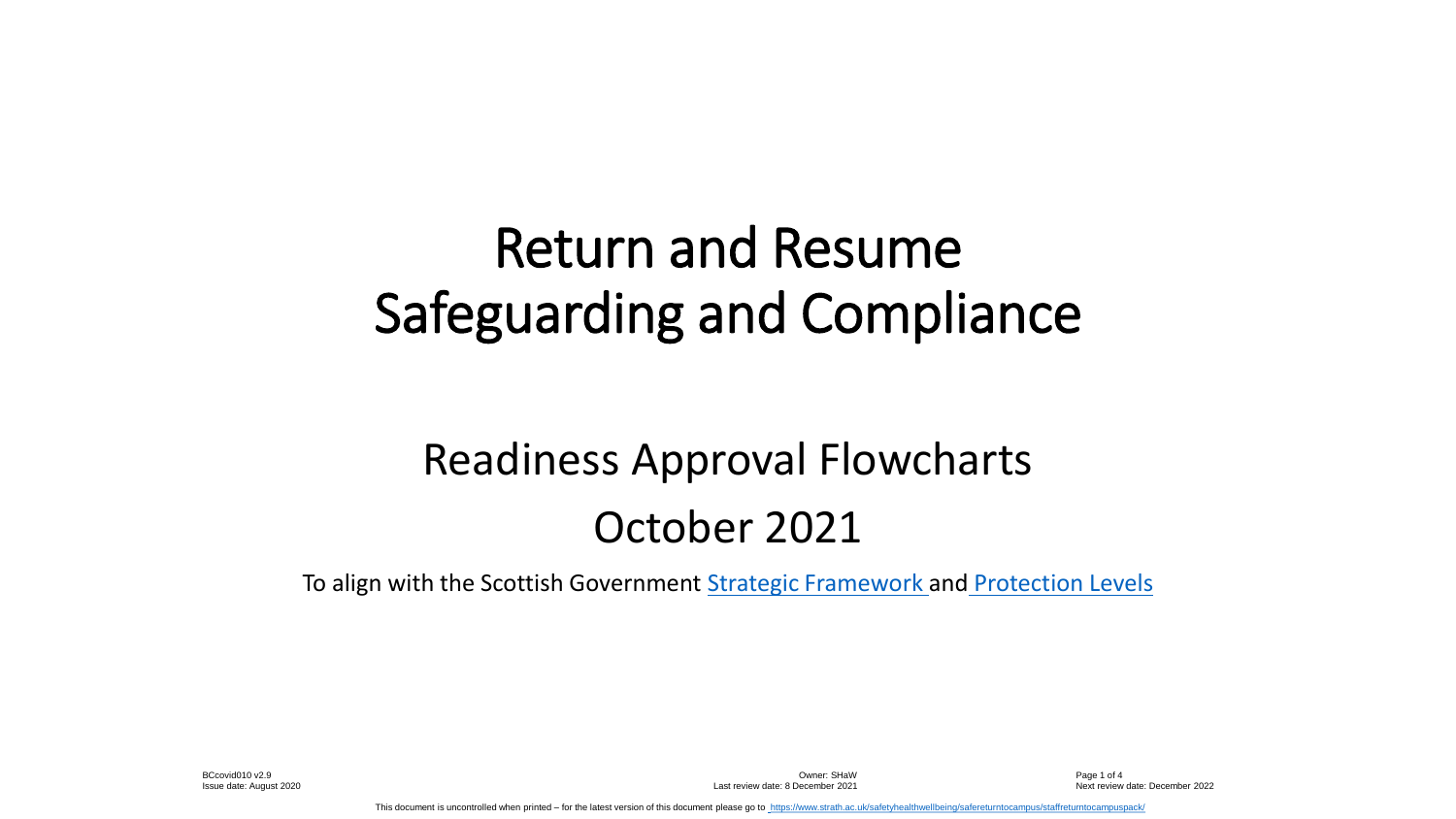# Flowchart  $1 -$  Staff short duration visits to buildings for pre-return planning and ad-hoc meetings/work activities.

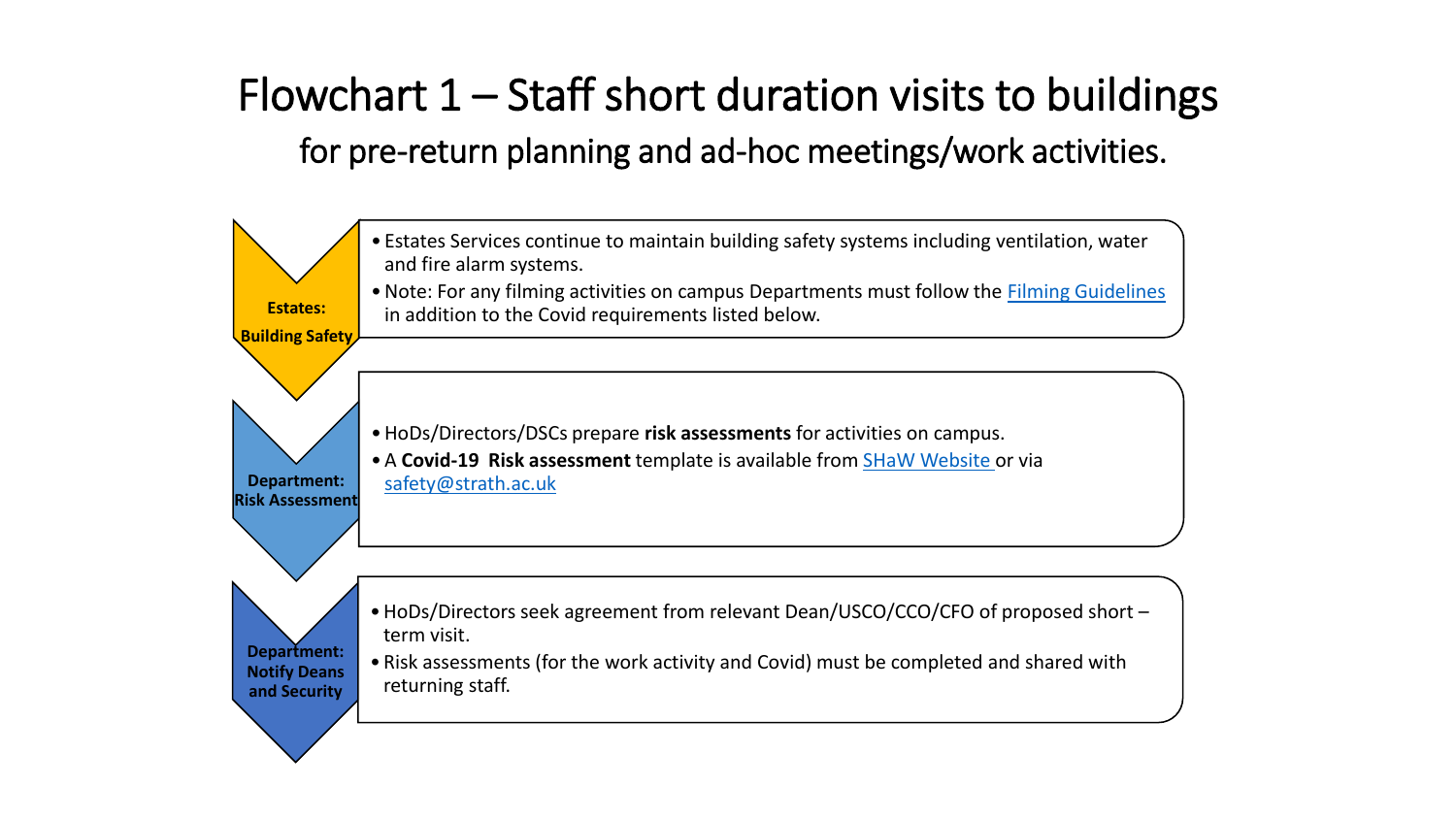Flowchart 2 - [Staff groups returning to campus to resume activities in line with the Scottish Government Strategic](https://www.gov.scot/publications/coronavirus-covid-19-strategic-framework-update-february-2021/) Framework and [protection levels](https://www.gov.scot/binaries/content/documents/govscot/publications/advice-and-guidance/2020/10/coronavirus-covid-19-protection-levels/documents/covid-19-protection-levels-summary-information-on-what-you-can-and-cannot-do/covid-19-protection-levels-summary-information-on-what-you-can-and-cannot-do/govscot%3Adocument/COVID-19%2Bprotection%2Blevels%2B-%2Bsummary%2Binformation%2Bon%2Bwhat%2Byou%2Bcan%2Band%2Bcannot%2Bdo.pdf)*.* 

#### Building Safety Readiness **People Safety Readiness**

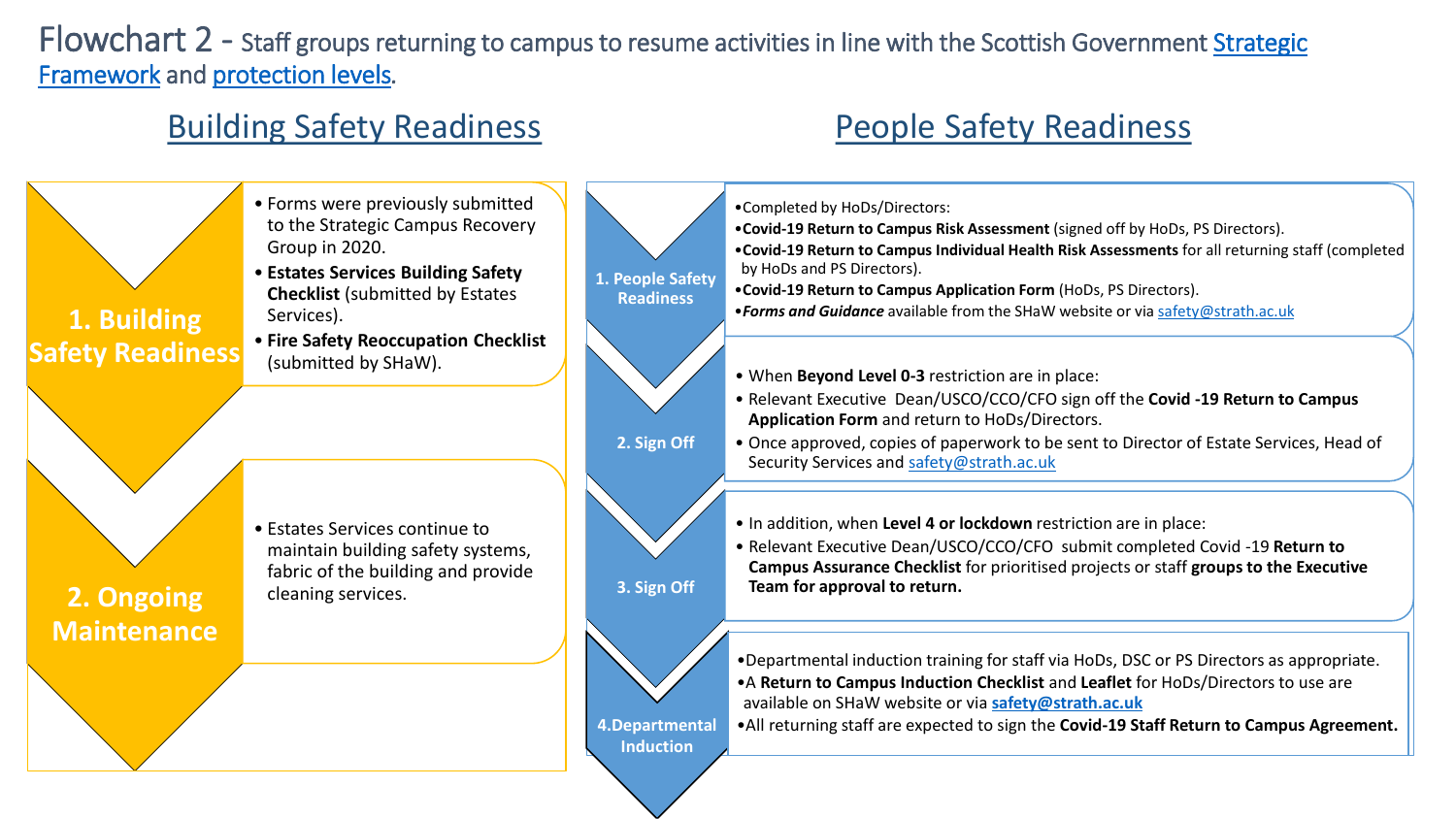### Flowchart 3 – Third Parties

Third Parties returning to campus to resume activities in line with the Scottish Government [Strategic Framework](https://www.gov.scot/publications/coronavirus-covid-19-strategic-framework-update-february-2021/) and [protection levels](https://www.gov.scot/binaries/content/documents/govscot/publications/advice-and-guidance/2020/10/coronavirus-covid-19-protection-levels/documents/covid-19-protection-levels-summary-information-on-what-you-can-and-cannot-do/covid-19-protection-levels-summary-information-on-what-you-can-and-cannot-do/govscot%3Adocument/COVID-19%2Bprotection%2Blevels%2B-%2Bsummary%2Binformation%2Bon%2Bwhat%2Byou%2Bcan%2Band%2Bcannot%2Bdo.pdf)*.* 

#### People Safety Readiness

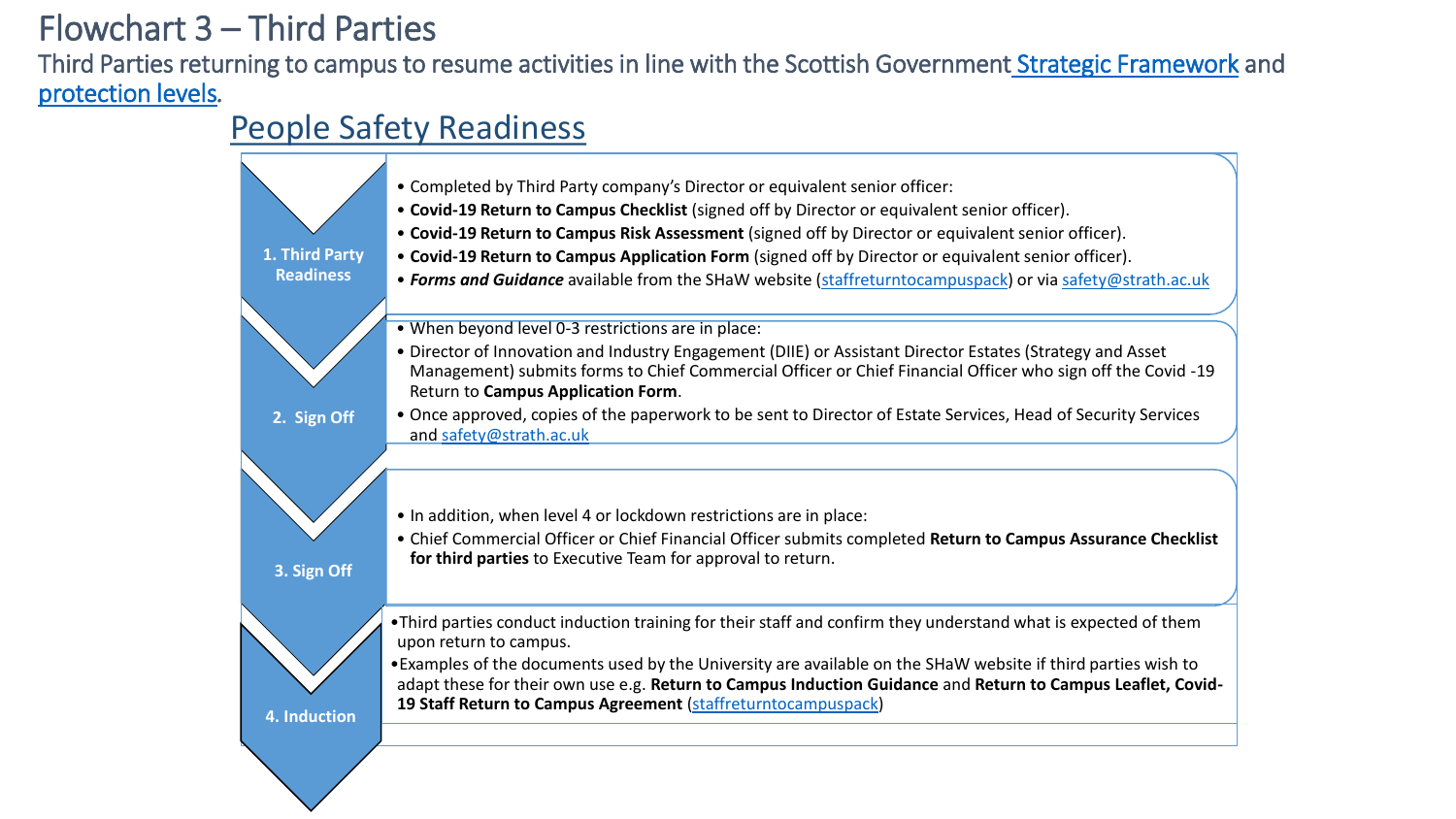# **Flowchart 4 For Field-work and External Research Visits/travel within the UK :Staff and Research Students**

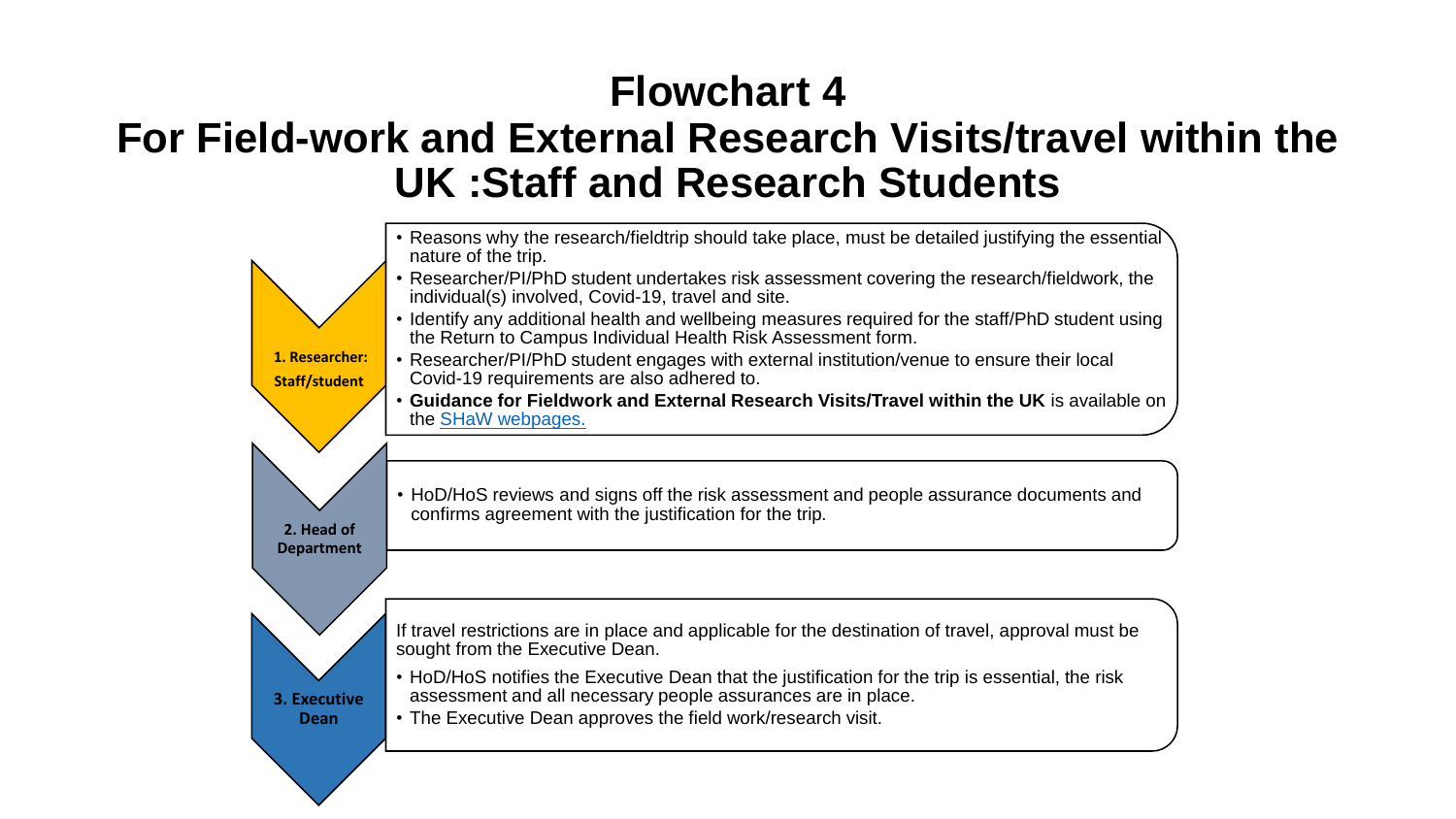# **Flowchart 5 For Fieldwork, Periods of Study and External Research Visits and Travel Overseas: Staff and Students**

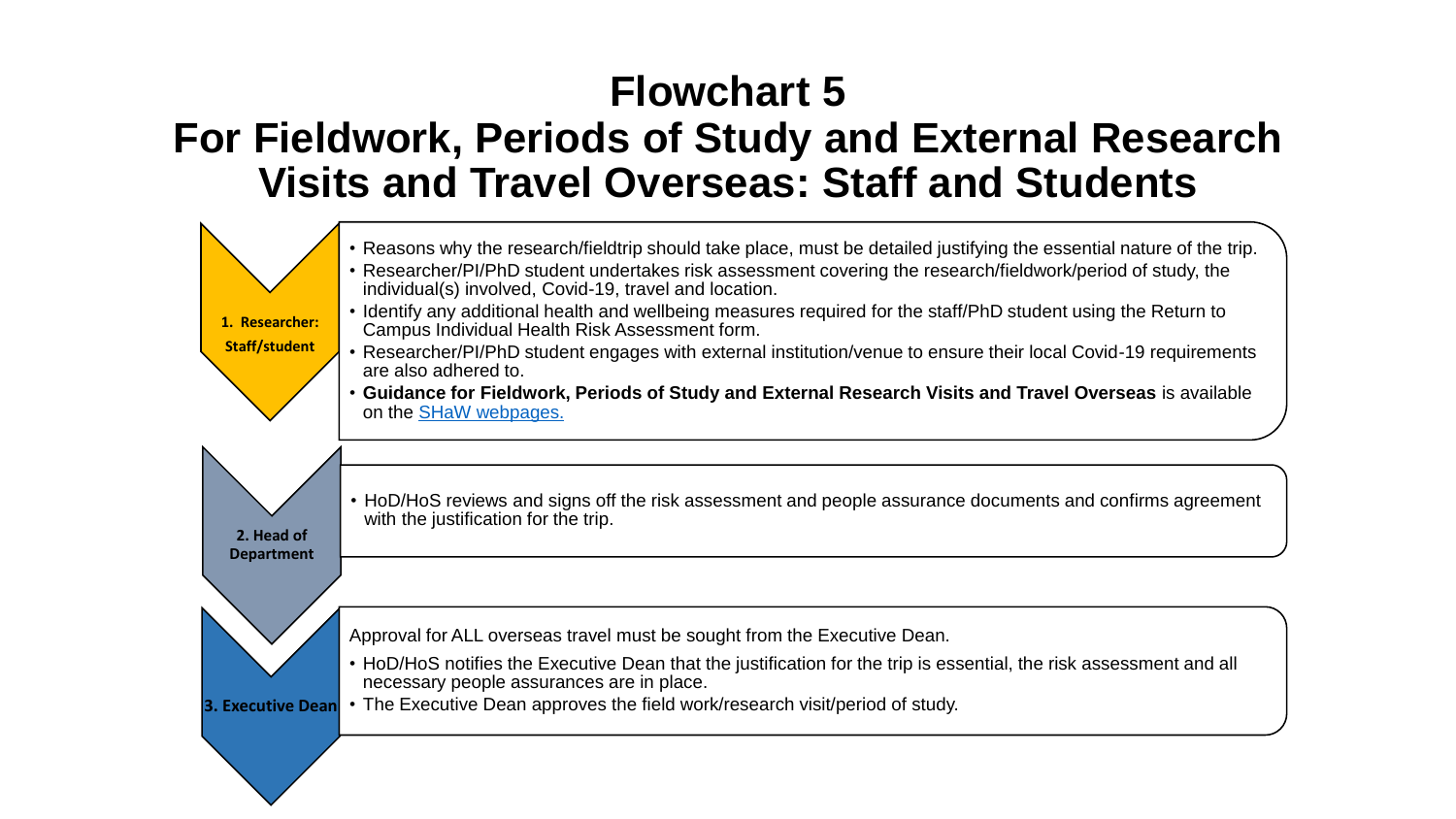## **Flowchart 6: Teaching and learning in Central Pool Teaching rooms Staff and Students**

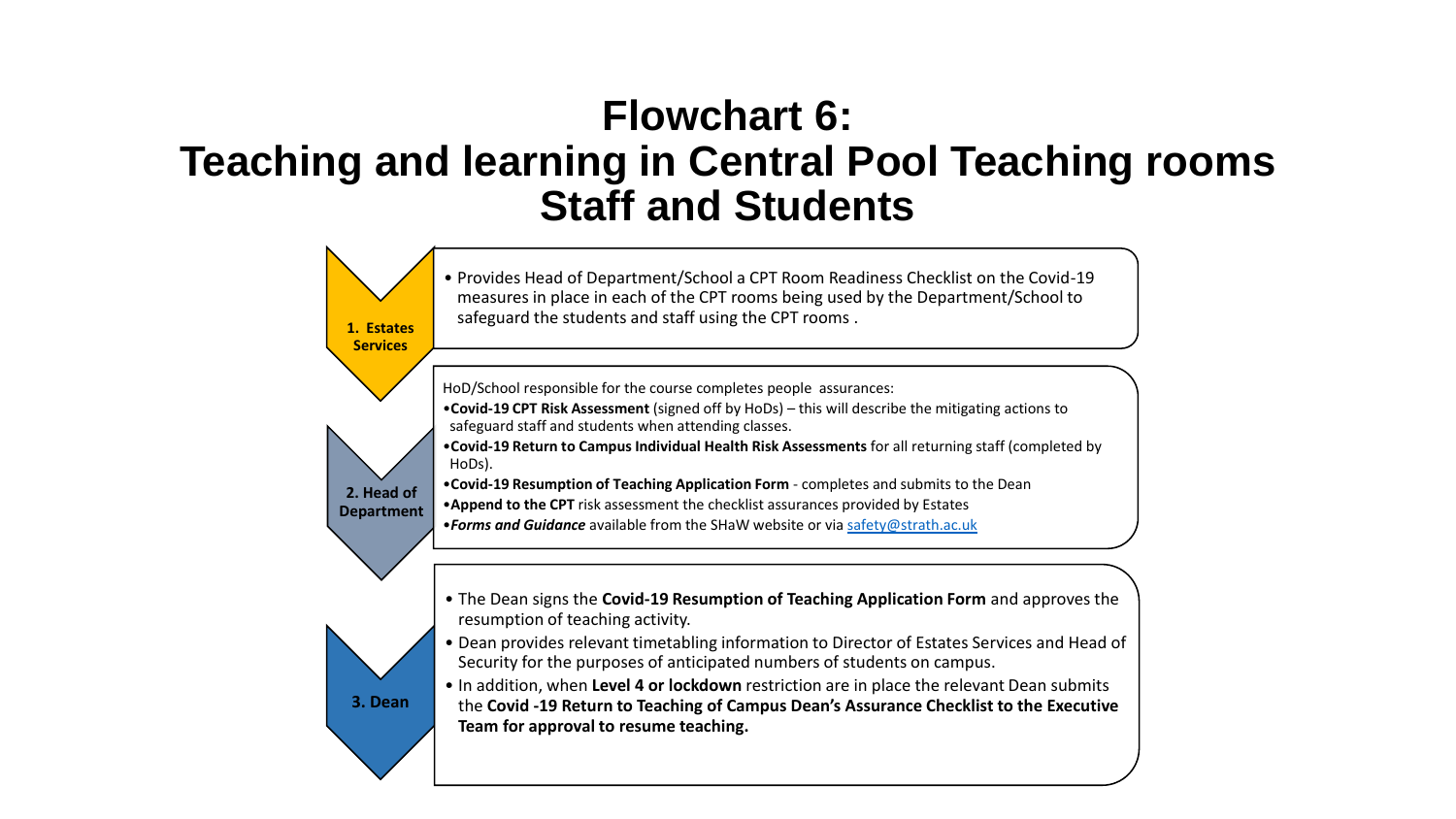### Flowchart 7 – Visitors (e.g. consultants, contractors and service providers, non-university staff attending meetings/lecturers)

#### for short duration and long duration visits to University premises.



•Note: For any filming activities on campus Departments must follow the [Filming Guidelines i](https://www.strath.ac.uk/professionalservices/media/ps/comms/Filming_Guidelines.pdf)n addition to the Covid requirements listed below.

**For short (2 weeks or less) and long duration (over 2 weeks) visits:**

•HoDs/Directors/DSCs prepare **risk assessments** for activities on campus. Risk assessments should be provided to the visitor along with any other requested information needed to ensure suitable arrangements are in place to keep both parties safe.

•A **Covid-19 Risk assessment** template is available from [SHaW Website o](https://www.strath.ac.uk/safetyhealthwellbeing/safereturntocampus/staffreturntocampuspack/)r via [safety@strath.ac.uk](mailto:safety@strath.ac.uk)

•The **Covid-19 Health and Safety Leaflet / Departmental Safety Induction for Visitors** is provided as appropriate to explain the University's expectations from visitors to ensure a Covid safe environment.

**In addition for long duration (over 2 weeks) visits:**

•**Covid-19 Return to Campus Application Form** is completed for the visit (HoDs, PS Directors).

*Forms and Guidance* available from the SHaW website or via [safety@strath.ac.uk](file:///C:/Users/kkb09215/AppData/Local/Microsoft/Windows/Temporary%20Internet%20Files/Content.IE5/KS27KA7U/safety@strath.ac.uk)

**For long duration visits only:**

•HoDs/Directors seek agreement from relevant Dean/USCO/CCO/CFO

**Department: Notify Deans**

**Estates: Building Safety**

**Department: Risk Assessment**